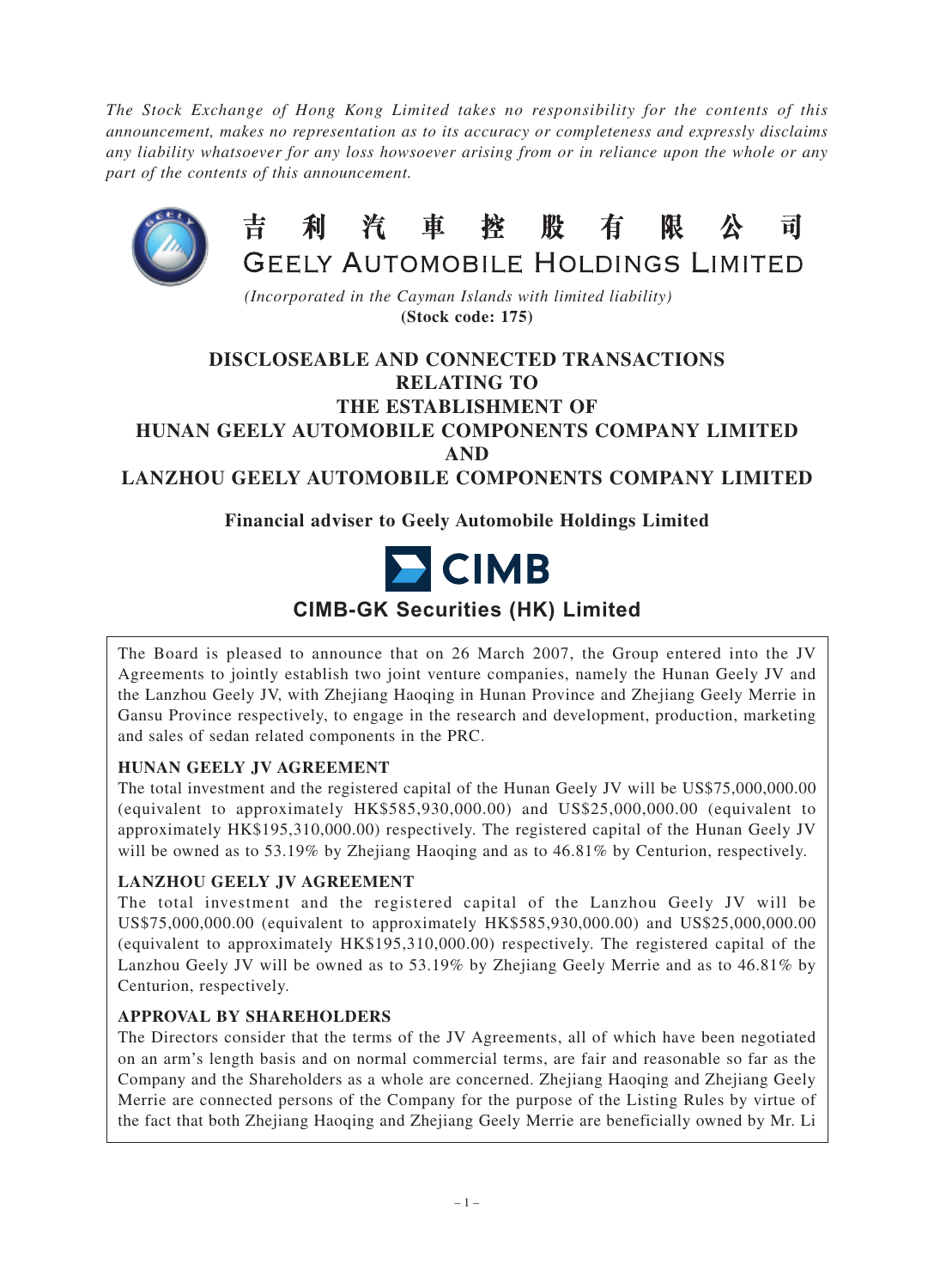and his associates. As the aggregate consideration under the JV Agreements exceeds 5% but is below 25% of the applicable percentage ratio as defined under Rule 14.07 of the Listing Rules, the entering into of the Hunan Geely JV Agreement and the Lanzhou Geely JV Agreement constitutes discloseable and connected transactions of the Company under Chapters 14 and 14A of the Listing Rules and is subject to the requirements of reporting, announcement, and the approval by the Independent Shareholders (by way of poll) as set out in Chapter 14A of the Listing Rules.

Proper Glory and Geely Group (both wholly-owned by Mr. Li, and holding in aggregate, 52.33% in the issued share capital of the Company) and their associates will abstain from voting for the resolutions to approve the JV Agreements to be put forward at the EGM.

An Independent Board Committee will be appointed to advise the Independent Shareholders in respect of the terms of the JV Agreements. Quam Capital has been appointed to advise the Independent Board Committee and the Independent Shareholders in this regard.

A circular containing, among other things, details of the JV Agreements, a letter from the Independent Board Committee and the opinion from Quam Capital, together with a notice convening the EGM to approve the JV Agreements will be despatched to the Shareholders as soon as practicable.

The Board is pleased to announce that on 26 March 2007, the Group entered into the JV Agreements to jointly establish two joint venture companies, namely Hunan Geely JV and Lanzhou Geely JV, with Zhejiang Haoqing in Hunan Province and Zhejiang Geely Merrie in Gansu Province respectively, to engage in the research and development, production, marketing and sales of sedan related components in the PRC.

## **HUNAN GEELY JV AGREEMENT**

| Date:                                | 26 March 2007                                                                                                                                                                                                                |  |
|--------------------------------------|------------------------------------------------------------------------------------------------------------------------------------------------------------------------------------------------------------------------------|--|
| <b>Parties:</b>                      | Zhejiang Haoqing<br>(1)                                                                                                                                                                                                      |  |
|                                      | Centurion<br>(2)                                                                                                                                                                                                             |  |
| <b>Subject matter:</b>               | Establishment of a sino-foreign equity joint venture, the Hunan Geely JV, to be<br>owned as to 53.19% by Zhejiang Haoqing and as to 46.81% by Centurion,<br>respectively.                                                    |  |
|                                      | <b>Scope of business:</b> To engage in the research, production, marketing and sales of sedan related<br>components in the PRC.                                                                                              |  |
| Term:                                | 50 years from the date of issue of the business licence of the Hunan Geely JV.<br>The Hunan Geely JV will be established on the date that the relevant PRC<br>authority issues the Hunan Geely JV with its business licence. |  |
| Capital Structure: Total investment: |                                                                                                                                                                                                                              |  |

US\$75,000,000.00 (equivalent to approximately HK\$585,930,000.00), determined with reference to the estimated working capital requirements of the Hunan Geely JV.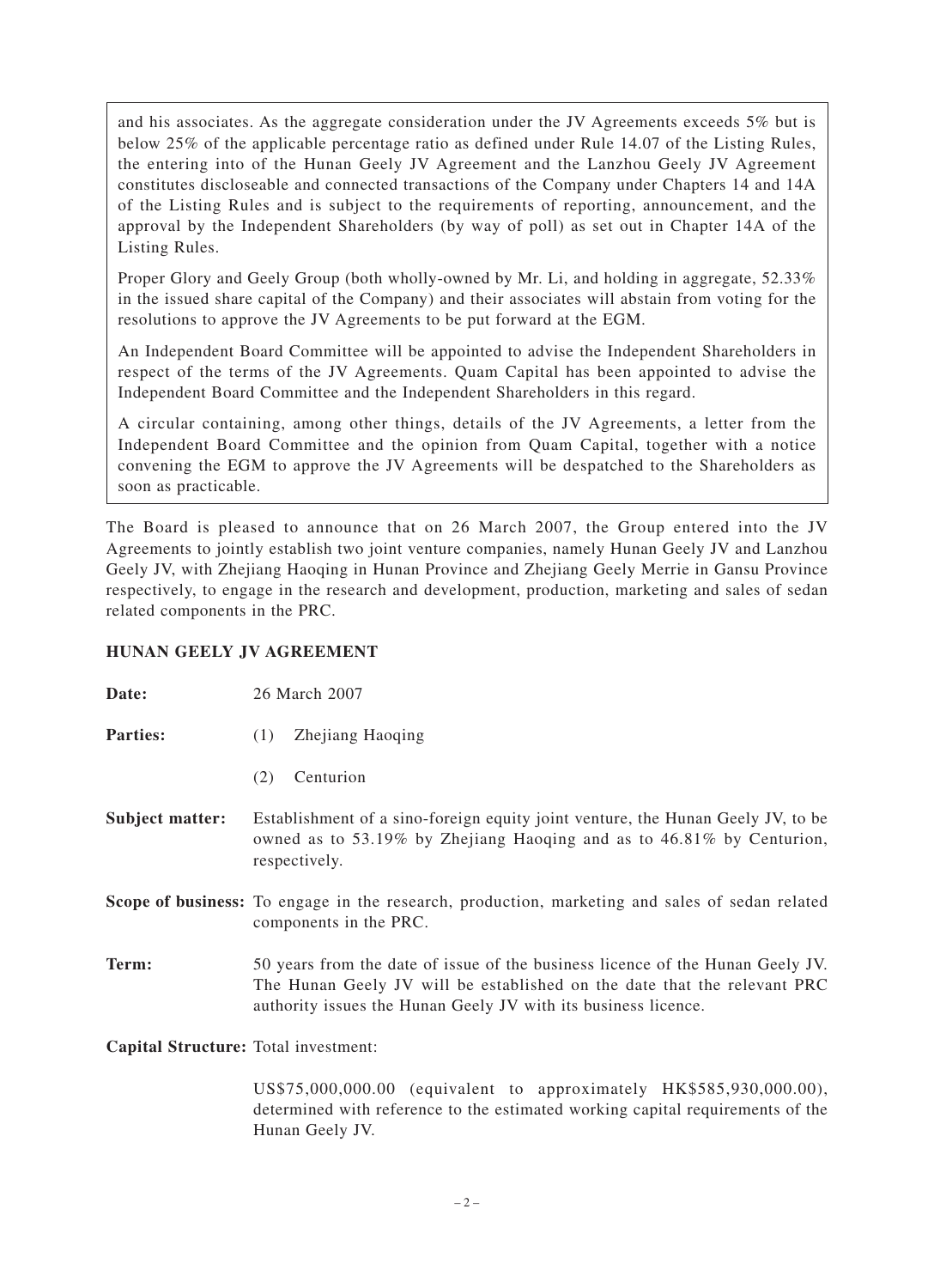Registered capital:

US\$25,000,000.00 (equivalent to approximately HK\$195,310,000.00), which will be contributed as to 53.19% by Zhejiang Haoqing and as to 46.81% by Centurion, respectively. 20% of the registered capital will be contributed within 3 months with the balance 80% of the registered capital to be contributed within 24 months following the establishment of the Hunan Geely JV in the following manners:

- (i) Centurion will contribute its 46.81% capital contribution amount of US\$11,702,500.00 (equivalent to approximately HK\$91,424,611.00) payable in cash, which will be financed by internal resources of the Group; and
- (ii) Zhejiang Haoqing will contribute its 53.19% capital contribution amount of US\$13,297,500.00 (equivalent to approximately HK\$103,885,389.00) in cash.
- **Profit** Profits of the Hunan Geely JV will be distributed in accordance with the distribution: proportion of the registered capital to be held by Zhejiang Haoqing and Centurion, respectively.
- **Additional** To finance its further investment, the Hunan Geely JV may obtain additional **financing:** funds through external financing and/or equity contribution on terms and conditions to be approved by its board of directors. Nevertheless, neither Centurion nor Zhejiang Haoqing has any obligation in the contribution of additional funding to the Hunan Geely JV or to provide guarantee to a third party or financial institutions for any loan to be granted to the Hunan Geely JV. The directors of Centurion confirm that Centurion will not contribute additional funding to the Hunan Geely JV or to provide guarantee to a third party or financial institutions for any loan to be granted to the Hunan Geely JV for the difference between the total investment and the registered capital amounts.
- **Board** The board of the Hunan Geely JV will comprise 4 members. Zhejiang Haoqing **composition:** will have the right to nominate 2 members and Centurion will have the right to nominate 2 members, including the chairman, to the board of the Hunan Geely JV. Mr. Yang Jian, an executive director of the Company, will be the chairman of the board of the Hunan Geely JV. The quorum of board meeting will be two thirds or more of the then total number of directors and must consist of directors nominated by both Zhejiang Haoqing and Centurion.

#### **Conditions precedent**

Completion of the Hunan Geely JV Agreement is conditional upon, among other things, the following conditions precedent being satisfied on or before 31 May 2007 (or such later date as may be agreed by the parties):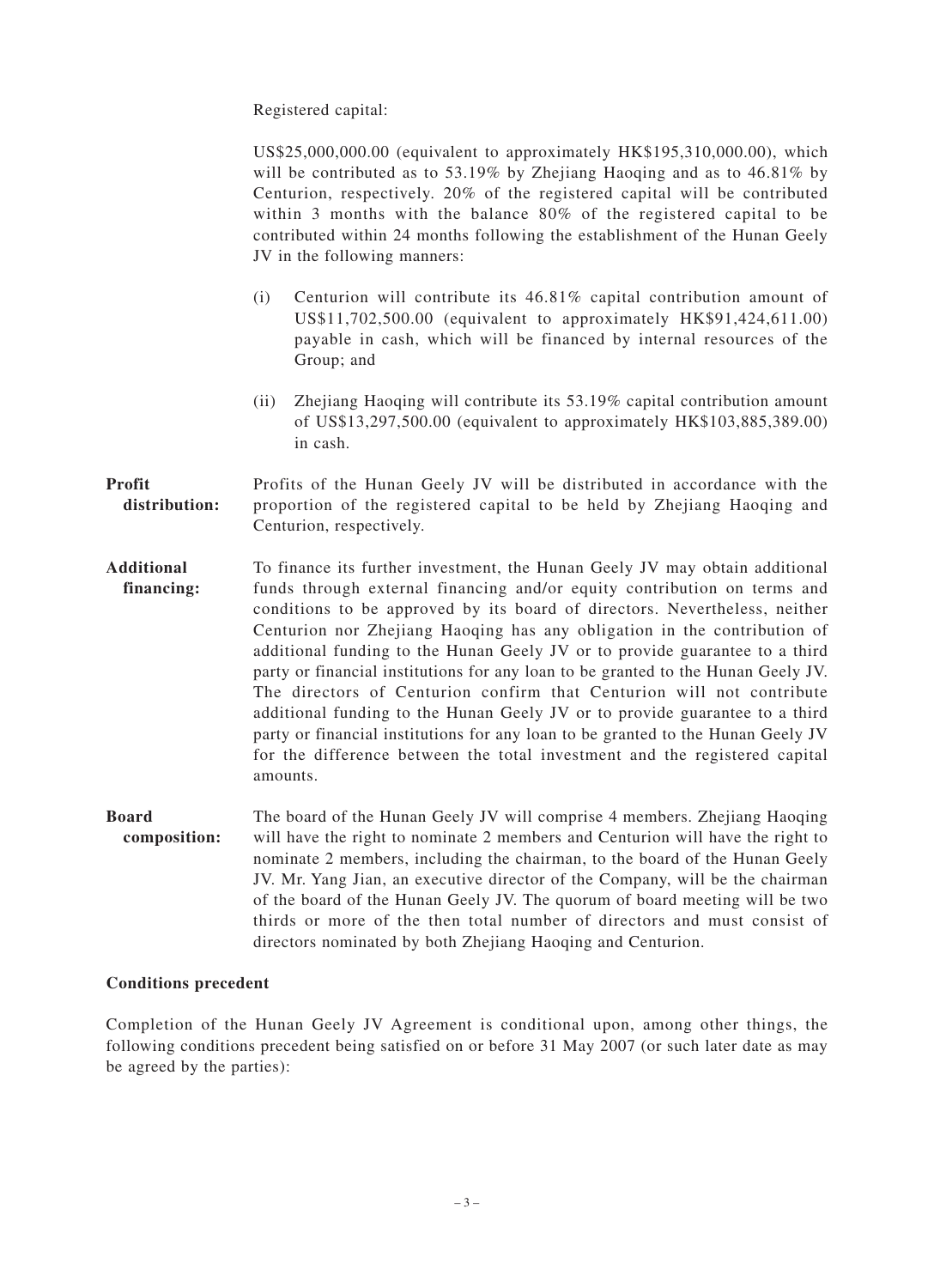- (a) the Independent Shareholders approving the establishment of the Hunan Geely JV in the extraordinary general meeting to be convened to approve the transaction; and
- (b) the relevant PRC government authority responsible for the examination and approval of sinoforeign equity joint venture enterprises having issued their approvals for the Hunan Geely JV Agreement.

If the above conditions have not been fulfilled on or before 31 May 2007 (or such later date as the parties will agree), the Hunan Geely JV Agreement will lapse and all the obligations and liabilities of the parties to the Hunan Geely JV Agreement will cease and terminate.

Upon completion of the Hunan Geely JV Agreement, the Hunan Geely JV will be owned as to 53.19% by Zhejiang Haoqing and as to 46.81% by Centurion, respectively and it will be accounted for as an associated company of the Group.

#### **LANZHOU GEELY JV AGREEMENT**

| Date:                                | 26 March 2007                                                                                                                                                                                                                      |  |
|--------------------------------------|------------------------------------------------------------------------------------------------------------------------------------------------------------------------------------------------------------------------------------|--|
| <b>Parties:</b>                      | Zhejiang Geely Merrie<br>(1)                                                                                                                                                                                                       |  |
|                                      | Centurion<br>(2)                                                                                                                                                                                                                   |  |
| <b>Subject matter:</b>               | Establishment of a sino-foreign equity joint venture, the Lanzhou Geely JV, to<br>be owned as to 53.19% by Zhejiang Geely Merrie and as to $46.81\%$ by<br>Centurion, respectively.                                                |  |
|                                      | Scope of business: To engage in the research, production, marketing and sales of sedan related<br>components in the PRC.                                                                                                           |  |
| Term:                                | 50 years from the date of issue of the business licence of the Lanzhou Geely<br>JV. The Lanzhou Geely JV will be established on the date that the relevant<br>PRC authority issues the Lanzhou Geely JV with its business licence. |  |
| Capital Structure: Total investment: |                                                                                                                                                                                                                                    |  |

US\$75,000,000.00 (equivalent to approximately HK\$585,930,000.00), determined mainly with reference to the estimated working capital requirements by the Lanzhou Geely JV.

Registered capital:

US\$25,000,000.00 (equivalent to approximately HK\$195,310,000.00), which will be contributed as to 53.19% by Zhejiang Geely Merrie and as to 46.81% by Centurion, respectively. 20% of the registered capital will be contributed within 3 months with the balance 80% of the registered capital to be contributed within 24 months following the establishment of the Lanzhou Geely JV in the following manners: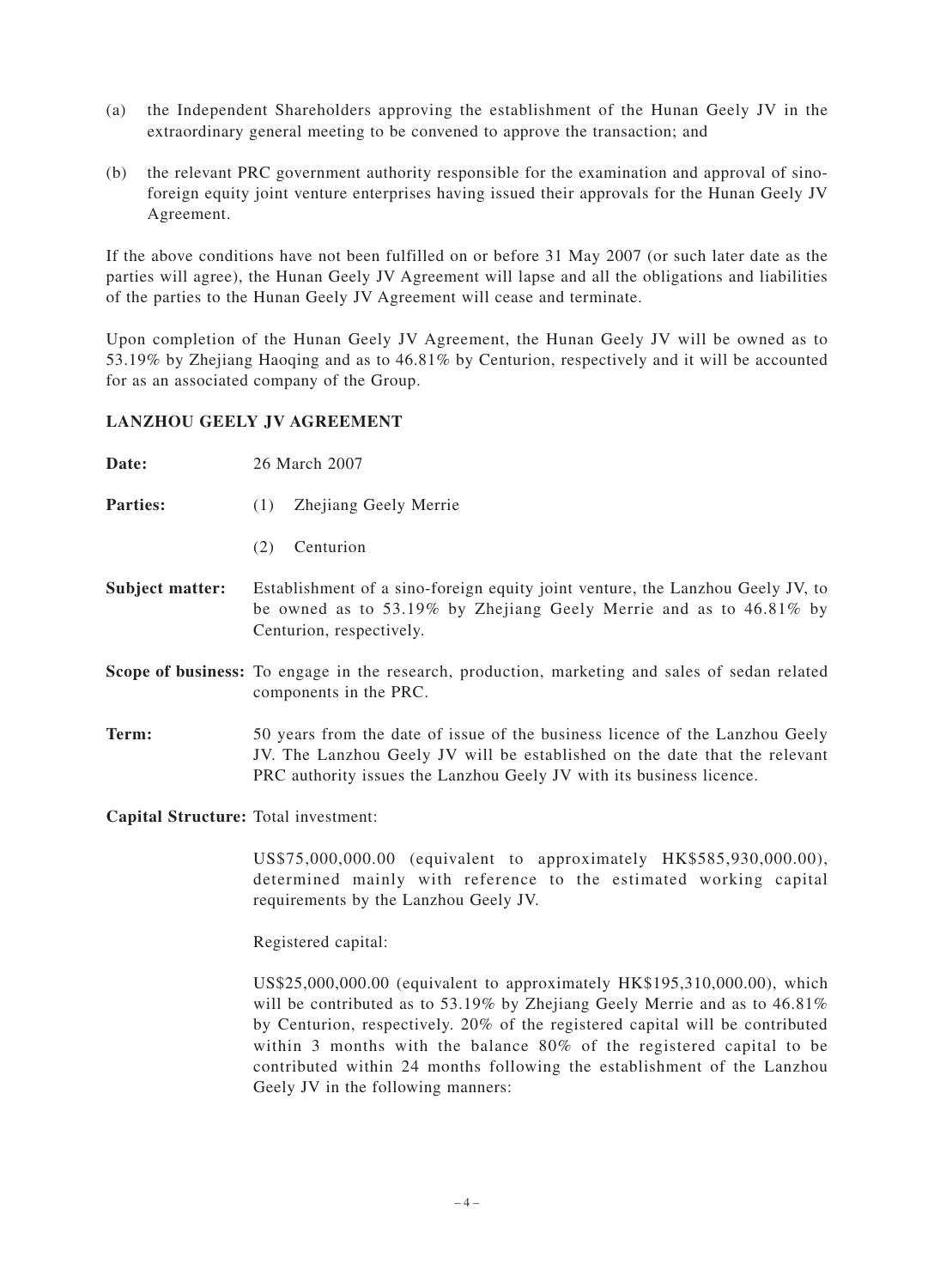- (i) Centurion will contribute its 46.81% capital contribution amount of US\$11,702,500.00 (equivalent to approximately HK\$91,424,611.00) payable in cash, which will be financed by internal resources of the Group; and
- (ii) Zhejiang Geely Merrie will contribute its 53.19% capital contribution amount of US\$13,297,500.00 (equivalent to approximately HK\$103,885,389.00) in cash.

## **Profit** Profits of the Lanzhou Geely JV will be distributed in accordance with the distribution: proportion of the registered capital to be held by Zhejiang Geely Merrie and Centurion, respectively.

- **Additional** To finance its further investment, the Lanzhou Geely JV may obtain additional **financing:** funds through external financing and/or equity contribution on terms and conditions to be approved by its board of directors. Nevertheless, neither Centurion nor Zhejiang Geely Merrie has any obligation in the contribution of additional funding to the Lanzhou Geely JV or to provide guarantee to a third party or financial institutions for any loan to be granted to the Lanzhou Geely JV. The directors of Centurion confirm that Centurion will not contribute additional funding to the Lanzhou Geely JV or to provide guarantee to a third party or financial institutions for any loan to be granted to the Lanzhou Geely JV for the difference between the total investment and the registered capital amounts.
- **Board** The board of the Lanzhou Geely JV will comprise 4 members. Zhejiang Geely **composition:** Merrie will have the right to nominate 2 members and Centurion will have the right to nominate 2 members, including the chairman, to the board of the Lanzhou Geely JV. Mr. Yang Jian, an executive director of the Company, will be the chairman of the board of the Lanzhou Geely JV. The quorum of board meeting will be two thirds or more of the then total number of directors and must consist of directors nominated by both Zhejiang Geely Merrie and Centurion.

## **Conditions precedent**

Completion of the Lanzhou Geely JV Agreement is conditional upon, among other things, the following conditions precedent being satisfied on or before 31 May 2007 (or such later date as may be agreed by the parties):

- (a) the Independent Shareholders approving the establishment of the Lanzhou Geely JV in the extraordinary general meeting to be convened to approve the transaction; and
- (b) the relevant PRC government authority responsible for the examination and approval of sinoforeign equity joint venture enterprises having issued their irrevocable and unconditional approvals for the Lanzhou Geely JV Agreement.

If the above conditions have not been fulfilled on or before 31 May 2007 (or such later date as the parties will agree), the Lanzhou Geely JV Agreement will lapse and all the obligations and liabilities of the parties to the Lanzhou Geely JV Agreement will cease and terminate.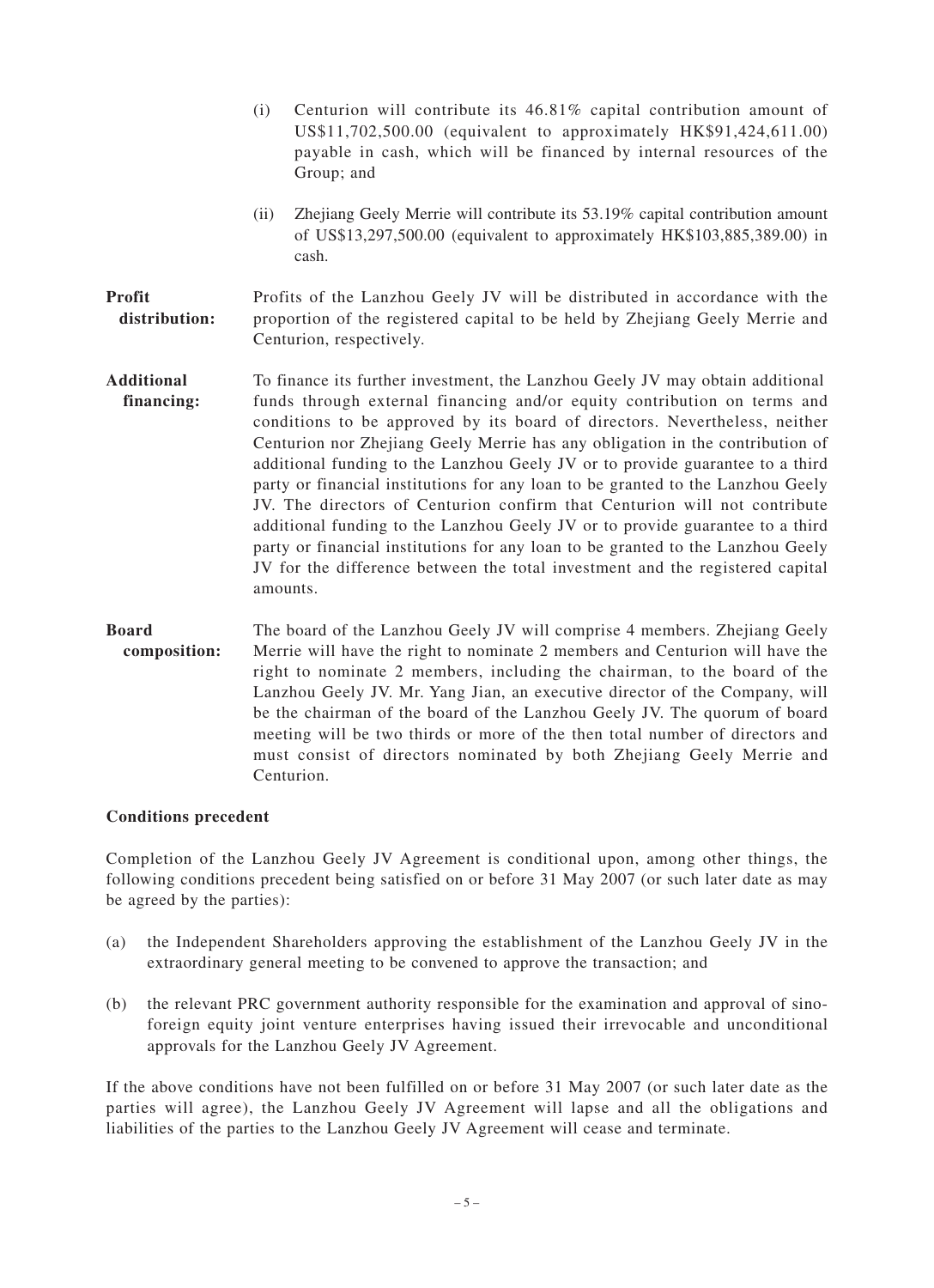Upon completion of the Lanzhou Geely JV Agreement, the Lanzhou Geely JV will be owned as to 53.19% by Zhejiang Geely Merrie and as to 46.81% by Centurion, respectively and it will be accounted for as an associated company of the Group.

## **REASONS FOR THE ENTERING INTO THE JV AGREEMENTS**

The Group is principally engaged in the manufacture and trading of automobile parts and related automobiles in the PRC. As noted in the Company's 2006 interim report, the Group's medium to long term target is to upgrade and expand its production facilities. The Directors believe that the strong growth in the demand for fuel-efficient and easy-to-maintain economy sedans in the PRC is sustainable given the continued growth in the PRC economy. At present, most sedans manufactured by the Group's associates are principally geographically sold in the coastal cities of the PRC. The formation of the Hunan Geely JV and the Lanzhou Geely JV in the inner provinces of Hunan Province and in Gansu Province, respectively aims to tap into the increasing demand for Geely's and Maple's sedans in the inner cities of the PRC at a relatively lower transportation costs. Accordingly, the Directors (including the independent non-executive Directors) consider that the establishment of the Hunan Geely JV and the Lanzhou Geely JV is in the interests of the Company and the Shareholders as a whole. The Group will contribute its portion of capital contribution primarily by the dividend receivables from its associated companies.

## **APPROVAL BY SHAREHOLDERS**

The Directors consider that the terms of the JV Agreements, all of which have been negotiated on an arm's length basis and on normal commercial terms, are fair and reasonable so far as the Company and the Shareholders as a whole are concerned. Zhejiang Haoqing and Zhejiang Geely Merrie are connected persons of the Company for the purpose of the Listing Rules by virtue of the fact that both Zhejiang Haoqing and Zhejiang Geely Merrie are beneficially owned by Mr. Li and his associates. As the aggregate consideration under the JV Agreements exceeds 5% but is below 25% of the applicable percentage ratio as defined under Rule 14.07 of the Listing Rules, the entering into of the Hunan Geely JV Agreement and the Lanzhou Geely JV Agreement constitutes discloseable and connected transactions for the Company under Chapters 14 and 14A of the Listing Rules and is subject to the requirements of reporting, announcement, and the approval by the Independent Shareholders (by way of poll) as set out in Chapter 14A of the Listing Rules.

Proper Glory and Geely Group (both wholly-owned by Mr. Li, and holding in aggregate, 52.33% in the issued share capital of the Company) and their associates will abstain from voting for the resolutions to approve the JV Agreements to be put forward at the EGM.

An Independent Board Committee will be appointed to advise the Independent Shareholders in respect of the terms of the JV Agreements. Quam Capital has been appointed to advise the Independent Board Committee and the Independent Shareholders in this regard.

A circular containing, among other things, details of the JV Agreements, a letter from the Independent Board Committee and the opinion from Quam Capital, together with a notice convening the EGM to approve the JV Agreements will be despatched to the Shareholders as soon as practicable.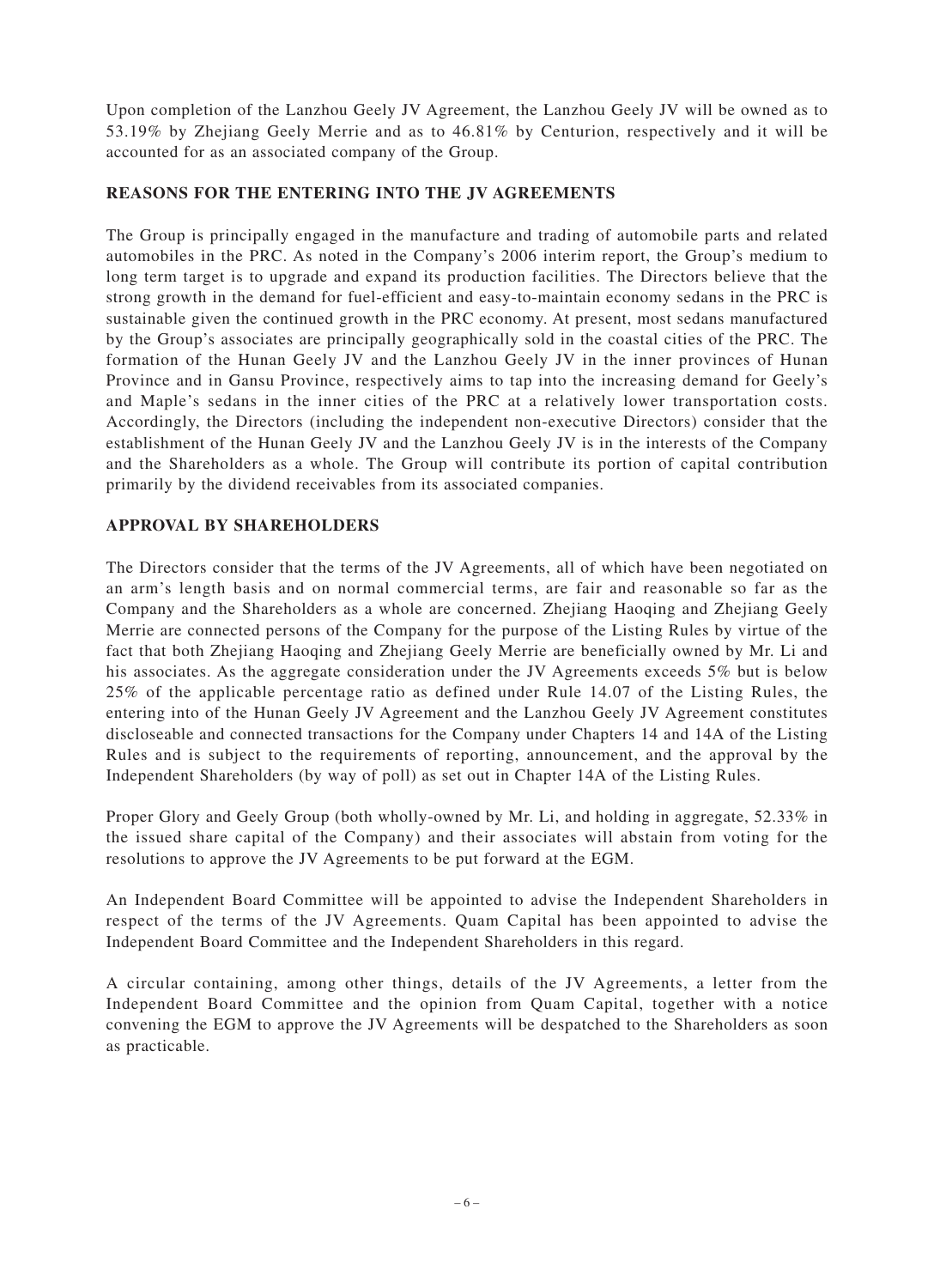# **DEFINITIONS**

In this announcement, the following expressions have the meanings set out below unless the context requires otherwise:

| "associate(s)"                | has the meaning ascribed to it under the Listing Rules                                                                                                                                                                                                         |
|-------------------------------|----------------------------------------------------------------------------------------------------------------------------------------------------------------------------------------------------------------------------------------------------------------|
| "Board"                       | the board of Directors                                                                                                                                                                                                                                         |
| "Centurion"                   | Centurion Industries Limited, a company incorporated in the<br>British Virgin Islands with limited liability, a wholly-owned<br>subsidiary of the Company and is principally engaged in<br>investment holding                                                  |
| "Company"                     | Geely Automobile Holdings Limited, a company incorporated<br>in the Cayman Islands with limited liability whose shares are<br>listed on the main board of the Stock Exchange                                                                                   |
| "connected person(s)"         | has the meanings ascribed to it under the Listing Rules                                                                                                                                                                                                        |
| "Director(s)"                 | the director(s) of the Company                                                                                                                                                                                                                                 |
| "EGM"                         | an extraordinary general meeting of the Company to be<br>convened to approve the JV Agreements                                                                                                                                                                 |
| "Geely Group"                 | Geely Group Limited, a company incorporated in the British<br>Virgin Islands with limited liability and is wholly-owned by<br>Mr. Li                                                                                                                           |
| "Geely Holding"               | 浙江吉利控股集團有限公司 (Geely Holding Group Company<br>Limited), a private limited liability company incorporated in<br>Zhejiang Province, the PRC, and is owned as to 72.7% by Mr.<br>Li and as to 27.3% by Mr. Li Xu Bing, brother of Mr. Li,<br>respectively          |
| "Group"                       | the Company and its subsidiaries                                                                                                                                                                                                                               |
| "Hunan Geely JV"              | 湖南吉利汽車部件有限公司 (Hunan Geely Automobile<br>Components Company Limited), a sino-foreign joint venture to<br>be established in the PRC with limited liability which will be<br>owned as to 53.19% by Zhejiang Haoqing and as to 46.81% by<br>Centurion respectively |
| "Hunan Geely JV Agreement"    | the joint venture agreement dated 26 March 2007 entered into<br>between Zhejiang Haoqing and Centurion which sets out the<br>principal terms for the establishment of the Hunan Geely JV                                                                       |
| "Independent Board Committee" | the independent committee of the Board comprising only the<br>independent non-executive Directors established for the<br>purpose of advising the Independent Shareholders on the JV<br>Agreements                                                              |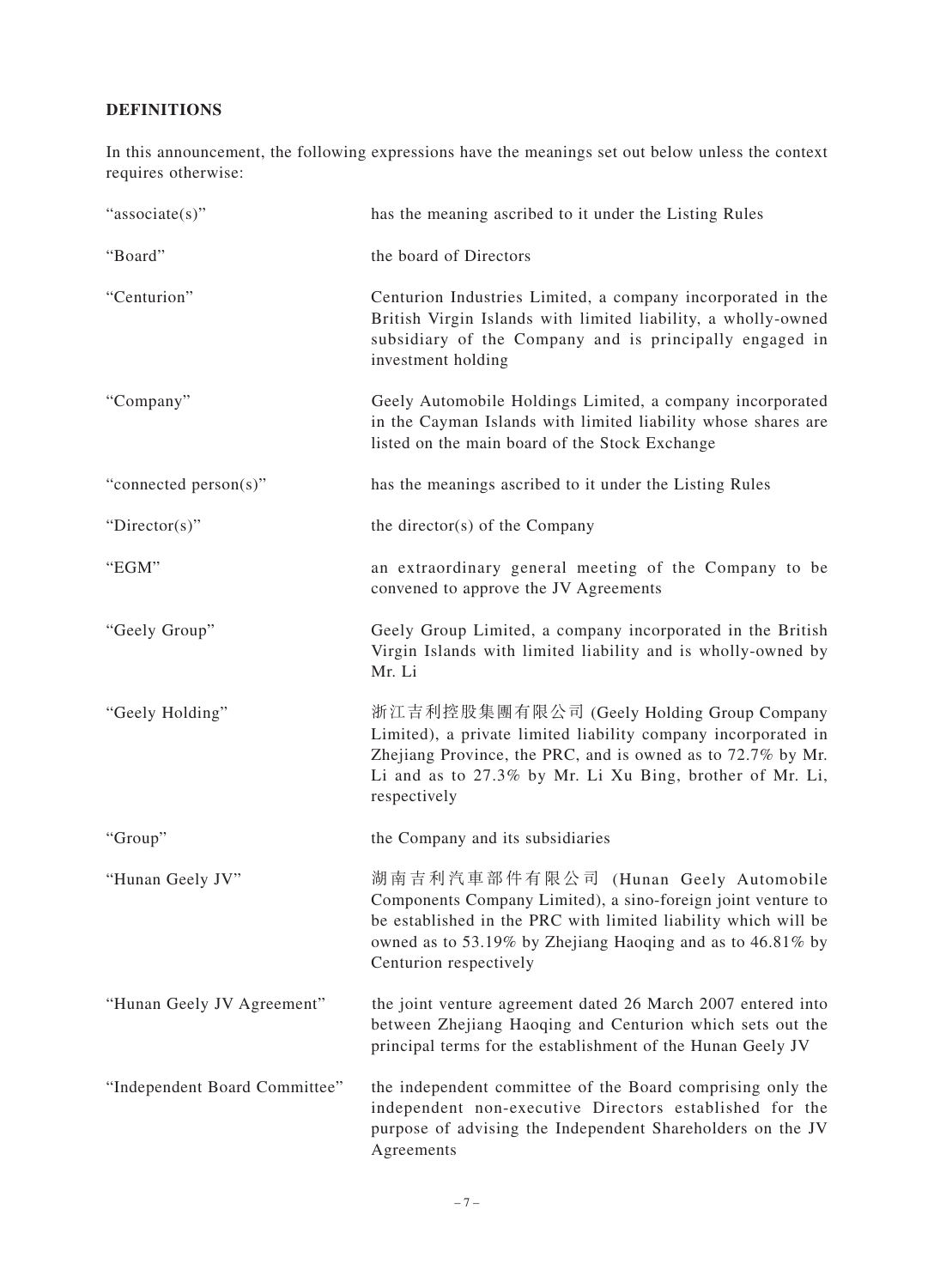| "Lanzhou Geely JV "          | 蘭州吉利汽車部件有限公司(Lanzhou Geely Automobile<br>Components Company Limited), a sino-foreign joint venture to<br>be established in the PRC with limited liability which will be<br>owned as to 53.19% by Zhejiang Geely Merrie and as to<br>46.81% by Centurion respectively                                                                                                                            |
|------------------------------|-------------------------------------------------------------------------------------------------------------------------------------------------------------------------------------------------------------------------------------------------------------------------------------------------------------------------------------------------------------------------------------------------|
| "Lanzhou Geely JV Agreement" | the joint venture agreement dated 26 March 2007 entered into<br>between Zhejiang Geely Merrie and Centurion which sets out<br>the principal terms for the establishment of the Lanzhou Geely<br>JV                                                                                                                                                                                              |
| "Independent Shareholders"   | Shareholders other than Mr. Li and his associates                                                                                                                                                                                                                                                                                                                                               |
| "Listing Rules"              | The Rules Governing the Listing of Securities on the Stock<br>Exchange                                                                                                                                                                                                                                                                                                                          |
| "Mr. Li"                     | Mr. Li Shu Fu, a Director holding 52.33% beneficial interest in<br>the issued share capital of the Company                                                                                                                                                                                                                                                                                      |
| "JV Agreements"              | collectively the Hunan Geely JV Agreement and the Lanzhou<br>Geely JV Agreement                                                                                                                                                                                                                                                                                                                 |
| "PRC"                        | The People's Republic of China                                                                                                                                                                                                                                                                                                                                                                  |
| "Proper Glory"               | Proper Glory Holding Inc., a company incorporated in the<br>British Virgin Islands and is wholly-owned by the Geely Group                                                                                                                                                                                                                                                                       |
| "Quam Capital"               | Quam Capital Limited, a corporation licensed to carry out type<br>6 (advising on corporate finance) regulated activity under the<br>SFO and the independent financial adviser appointed to advise<br>the Independent Board Committee and the Independent<br>Shareholders on the terms of the JV Agreements                                                                                      |
| "SFO"                        | The Securities and Futures Ordinance (Chapter 571 of the<br>Laws of Hong Kong) (as amended from time to time)                                                                                                                                                                                                                                                                                   |
| "Share $(s)$ "               | share(s) of $HK$0.02$ each in the capital of the Company                                                                                                                                                                                                                                                                                                                                        |
| "Shareholder(s)"             | the holder(s) of the share(s) of the Company                                                                                                                                                                                                                                                                                                                                                    |
| "Stock Exchange"             | The Stock Exchange of Hong Kong Limited                                                                                                                                                                                                                                                                                                                                                         |
| "United States"              | The United States of America                                                                                                                                                                                                                                                                                                                                                                    |
| "Zhejiang Geely Merrie"      | 浙江吉利美日汽車有限公司, (Zhejiang Geely Merrie<br>Automobile Company Limited), a limited liability company<br>incorporated in the PRC and is owned as to 90.0% by Geely<br>Holding and as to 10.0% by 浙江華普資產管理有限公司<br>(Zhejiang Maple Assets Management Company Limited)<br>respectively, which is in turn owned by the senior management<br>of Geely Holding. It is principally engaged in manufacturing |